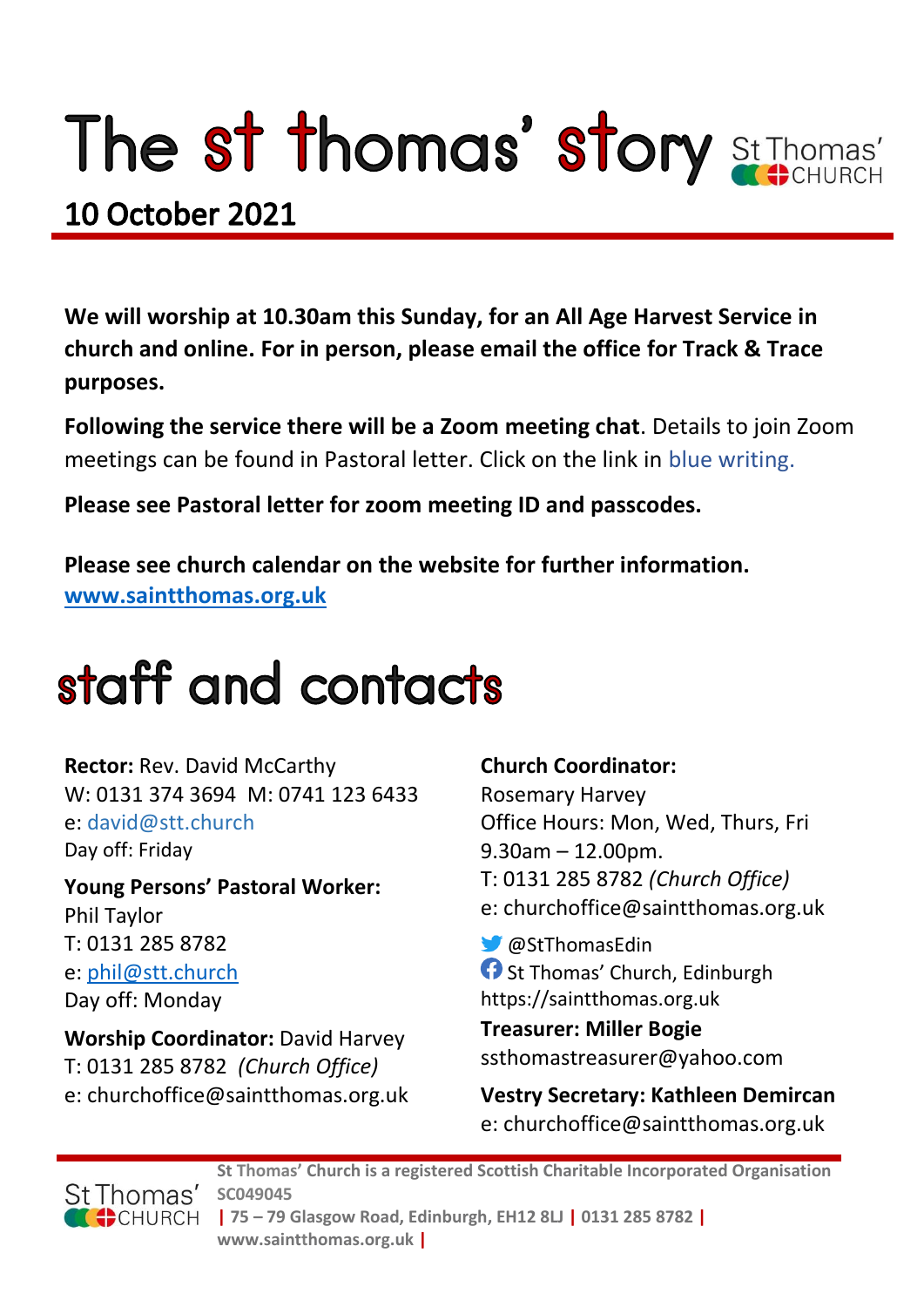**Please note the office is closed Mon 18th – Fri 22nd October (inclusive). Please book for Sunday's service on the 17th & 24th October by Thursday 14th October, for track and trace purposes. Thank you.**

**Clothes needed for the Care Van**; Ladies tee-shirts/blouses and men's trousers sizes 32-34". Items can be left in church or dropped off during office hours. *Thank you.*

#### **Sunday 10 October – Harvest**

We'll be giving thanks to the Lord for his goodness. As in previous years, we are all invited to give donations of non-perishable foodstuffs and toiletries that can be distributed through the foodbank at Corstorphine Community Church. Please leave your donations in front of the pulpit before our worship together begins.

#### **Christmas Shoebox Appeal 2021**

The time has come once again to think about filling a shoebox with small Christmas gifts for a child or adult. These boxes are distributed by Blythswood Care to those in great need in countries like Kosovo, Moldova, Albania and Hungary.

James Campbell, CEO of Blythswood Care writes, "Simple gifts of toys, hats, gloves, and essential everyday items are really precious to people in need. Time after time we have seen people receive the exact gifts needed, in ways we could not have planned. This is a great blessing and demonstration how the Lord goes before us in even the simple and practical details of our lives. Please will you consider filling a shoebox. Leaflets will be available to help with gift ideas." **Filled shoeboxes should be brought to church by Thursday Nov 4th**. If you have any questions please contact Alison Bogie. [thebogies@talk21.com](mailto:thebogies@talk21.com)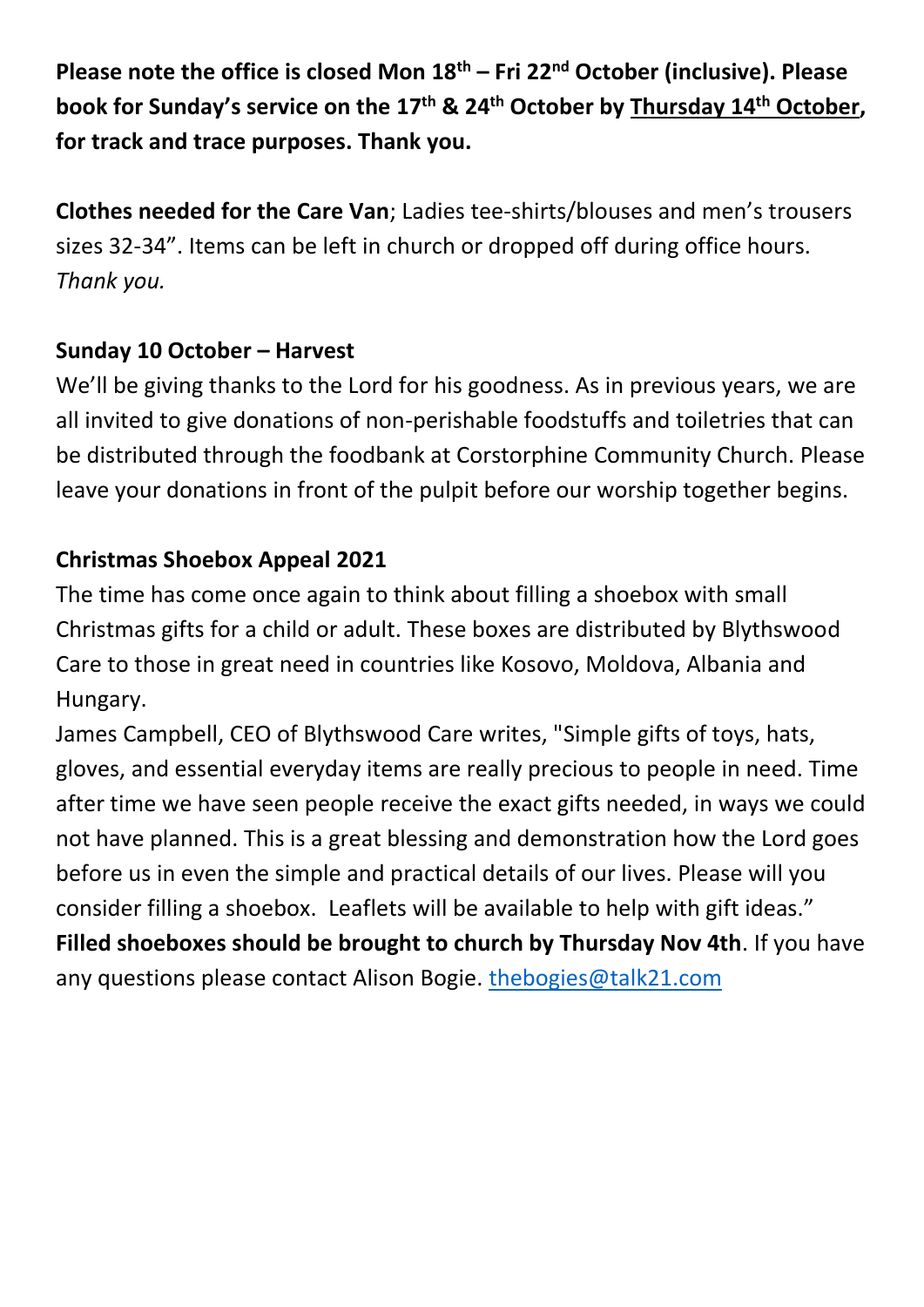#### **Sunday 10 October 2021**

#### **to**

#### **Sunday 17 October 2021**

Sunday worship and some other events are available online at: <https://www.facebook.com/stthomasedin> <https://www.youtube.com/channel/UC1r0Eq3PqBmxioDssYXCbGQ> <https://www.twitter.com/StThomasEdin>

#### **Sunday 10 October**

**@ 10.30am All Age Harvest Service - Mark 4:26-4:34 Phil Taylor is preaching. Post Worship Chat -**"Zoom" meeting details in Pastoral letter.

#### **@ 6.30pm – 7pm "Zoom" Prayer Base**

#### **Monday 11 October**

**@ 4pm Rooted Bible Study** – Zoom meeting details in Pastoral letter.

#### **Tuesday 12 October**

**@ 10am – 11.30am – Toddler group**, please contact the office for details.

**@ 12pm – Midday prayer on Facebook**

#### **Wednesday 13 October**

**@ 2pm Rooted Bible Study – in Person,** meet in the Main Hall.

**@ 8pm – Night Prayer on Facebook** 

#### **Thursday 14 October @ 10am-11am - 'Zoom' Coffee Online -** meeting details in Pastoral letter.

**Sunday 17 October @ 10.30am Online Worship – Communion service – Mark 4:35-41, David McCarthy is preaching. Post-Worship Chat -** "Zoom" meeting details in Pastoral letter. **@ 6.30pm – 7pm "Zoom" Prayer**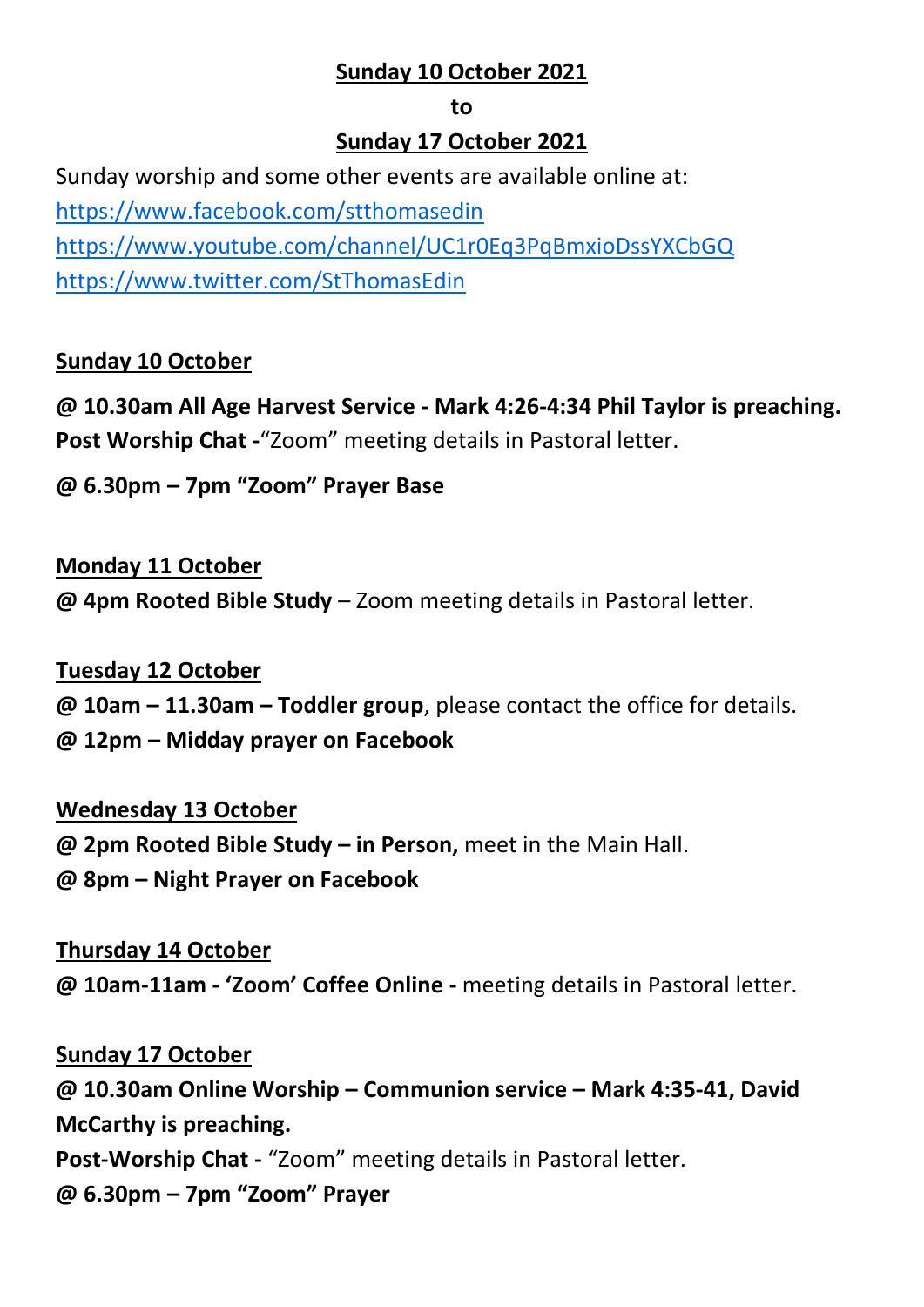## for our prayer

Give thanks for the **vestry and trustees** and their day together in North Berwick. It was a positive and unified time, which Alastair Brown chaired beautifully. It was so good to be together in discussion, planning, and prayer and we will share some of the fruit from the day in the coming weeks.

Please keep **the welcome for refugees from Afghanistan** on the morning of Friday 15 October in your prayers – that the love of Jesus is shown and known.

Keep the **Carers and Toddlers Group** on Tuesday mornings in prayer. Pray for **Hilary Robinson** as she coordinates this important ministry. Pray that many parents and carers will return.

**Alison Carter** is having cataract surgery this week on  $12<sup>th</sup>$  October – pray for calmness for her and for a successful outcome.

Pray for **Mandy & Andy Lines** as her treatment for myeloma continues – that it will have mild side effects and bring healing. **Bishop Andy** will be joining us online to take part in our worship on **24 October.**

Pray for **David Harvey**, who continues to struggle with pain from his damaged shoulder – give thanks for a forthcoming appointment with a consultant. Pray that this will be fruitful and pray for healing

Pray for our work with young people – **F@ST Club** on Friday afternoons and our **Sunday morning ministry** – for spiritual and numerical growth, fun, and safety for young people and leaders.

Pray for **GPs and their staff** - one wrote to me this week: *Having lain awake for many nights debating what feels like how to rearrange the deck chairs on the Titanic this simple reminder brings a sense of release into God's hands. Facing an exhausted work force, two unexpected early GP retirements, sick colleagues, and the threat that we can't sustain our practice. Working 14-hour days and needing clarity of thought. God's wisdom*.

Pray for our **friends in the Church in Wales** who are struggling with their Governing Body's decision to change the doctrine of marriage. Some are considering their future. Pray for